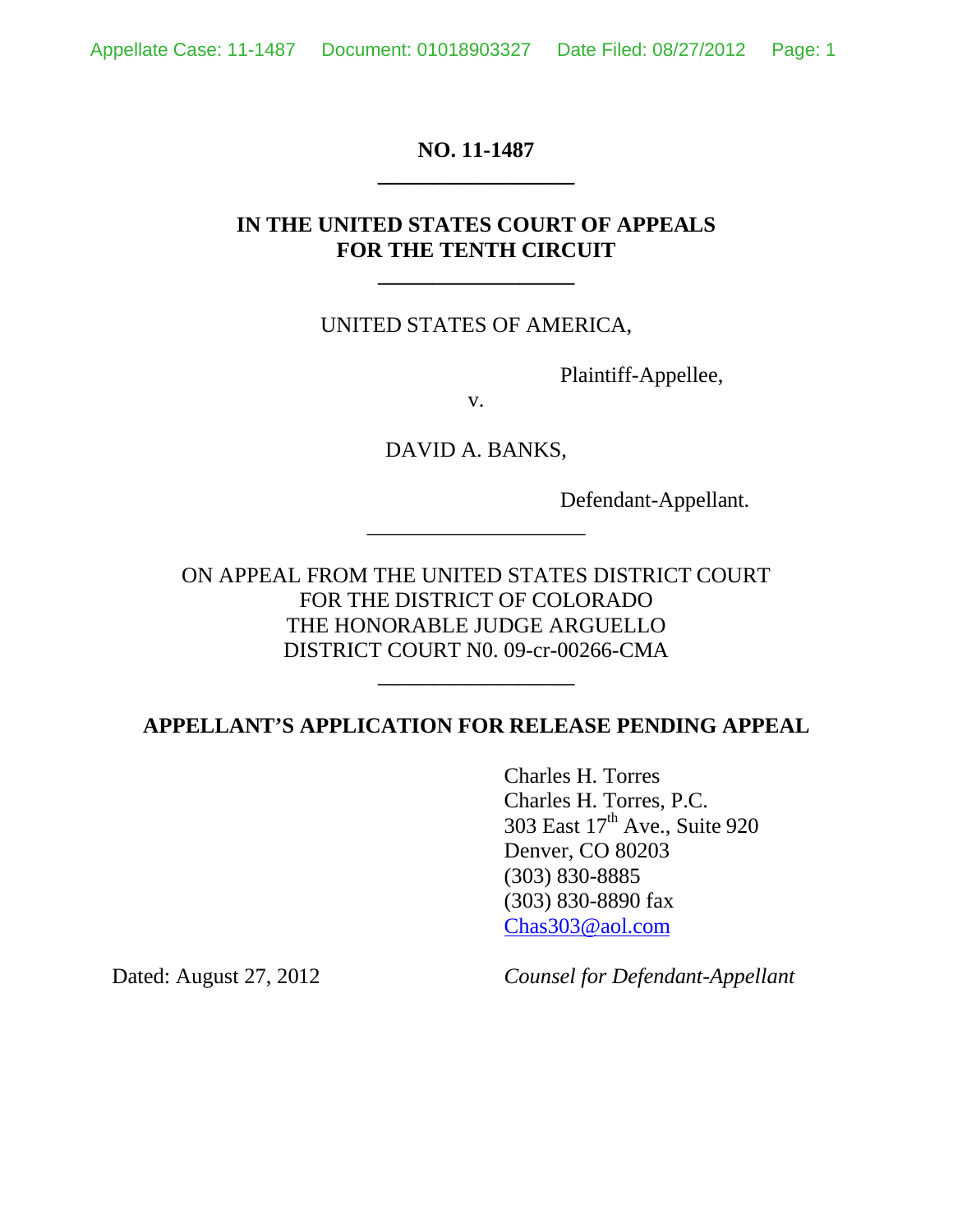To avoid duplication of background facts and legal arguments for release pending appeal, Defendant-Appellant Banks pursuant to F.R.A.P 28 (i) and 10th Cir. R. 9.2 joins in the Motion and separate Memorandum In Support of Joint Motion For Release Pending Appeal filed by Defendants Barnes, Harper, Stewart, Walker and Zirpolo (Case Nos. 11-1488, 11-1489, 11-1490, 11-1491, 11-1492; Doc. Nos. 01018903009, 01018903019).

Defendant-Appellant Banks hereby applies for an order permitting release pursuant to the Bail Reform Act of 1984, 18 U.S.C. § 3143(b), and Federal Rule of Appellate Procedure 9, pending the disposition of Defendant Banks' appeal to the Tenth Circuit. He is not a flight risk or a danger, and his appeal is not for the purpose of delay. Defendant Banks will file his opening brief as required by the Tenth Circuit, and that appeal will raise "substantial questions[s]" for review. 18 U.S.C. §3143(b)(1)(B); *United States v. Affleck*, 765 F.2d 944, 952 (10<sup>th</sup> Cir. 1985). Defendant Banks was required to immediately surrender to the U.S. Marshall's office in spite of probation's recommendation that he be allowed to self-report. Doc. 716, p. 29. Defendant Banks has remained free on bond through sentencing without incident since the indictment. His bond is secured by family and church members. Doc. 594. The Trial Court's sole reason for denying continued bail was that the sentence of 11 years imposed now made Defendant Banks a flight risk in spite of the fact that Defendant has been aware of the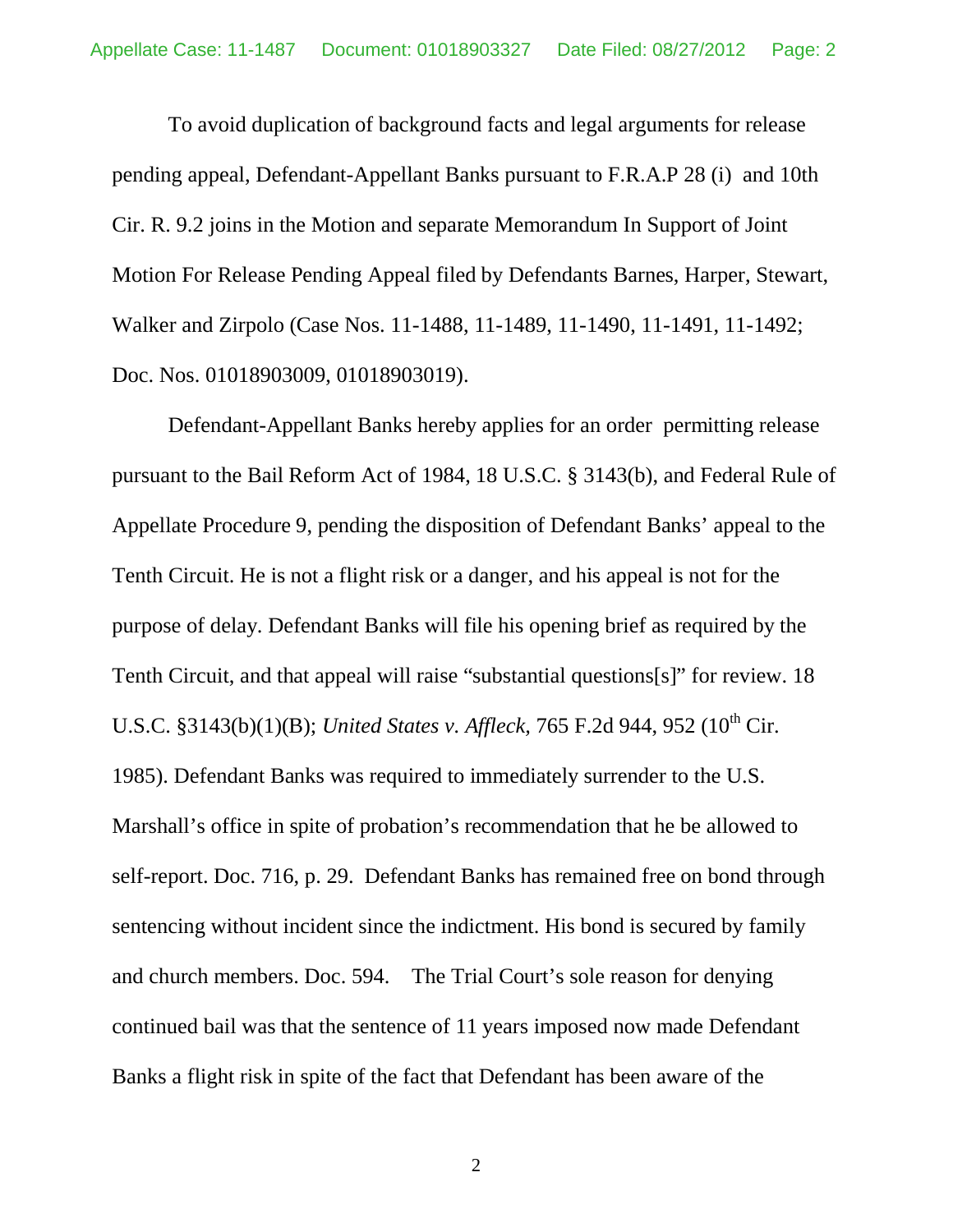investigation of this case since 2004 at least. Doc. 822, pp. 92-99. Under the Guidelines, Defendant is a low risk to be a recidivist. Doc.738, pp. 24-28. The crimes involved are non-violent. It is not disputed Defendant has no prior criminal history only traffic offenses.

Defendant Banks was convicted of conspiracy and 15 mail fraud/wire fraud counts. Doc. 479. Staffing companies agreed to advance payment of wages and taxes to individuals providing services to the Defendants' companies for IT development of the Defendants' software. Doc. 540, para. 5.

## **Defendant Banks is Entitled to Dismissal of all Charges Under the Speedy Trial Act and/or the Sixth Amendment**

While pro se, the Defendant moved to dismiss his case on Speedy Trial grounds before trial which was denied. Doc. 445; Doc. 463. Defendant's criminal activities occurred between 2002 - 2005. Doc. 1, Indictment para. 4. The Government's investigation started in 2004. The Government had seized all of Defendant's computers and office information by 2005. Doc. 75, pp. 2-3. The Defendant was not arraigned until June 26, 2009. Doc. 38. Defendant did not proceed to trial until September 26, 2011. Doc. 447.

 The investigation was to gather up the unpaid invoices and the statements from witnesses who the Government claimed were given false information about Defendants' ability to repay the staffing companies for software work.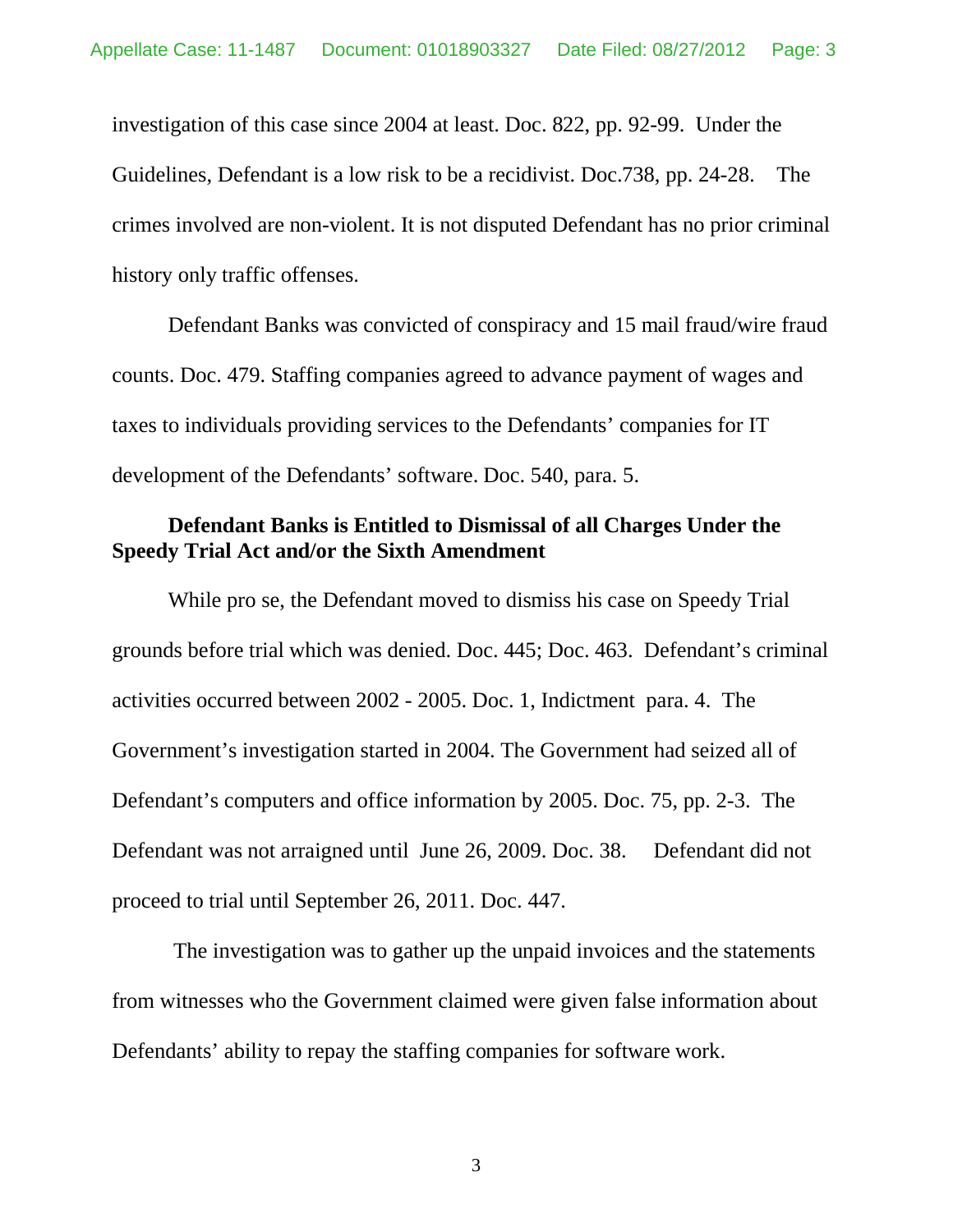There were 5 continuances requested in this case. Four were requested by former counsel for Defendants and one continuance request was by Defendants after they were permitted to proceed pro se. The pro se Defendants complained that their former counsel were not prepared to proceed to trial. Doc. 646, pp. 10, 20. Defendant Banks is not claiming that any time is excluded for his pro se request for a continuance.

While there are other legal issues and speedy trial violations that will be addressed on appeal, due to page limitation, Defendant Banks focuses on the Fifth Amendment issues and Speedy Trial violations that presents a substantial question based on the amount of time excluded. Previous requests by former counsel for Defendant Banks' continuances were lacking in detailed inquiry or findings by the Court to meet the ends of justice requirements discussed in *United States v. Toombs* , 574 F.3d 1262 (10th Cir. 2009), and as important, the tailoring of time requirements for motions in *Bloate v. U.S* **,** 130 S. Ct**.** 1345, 1356-1357 (2010). When the pro se Defendants made their request for a continuance, the Government and the Court complied with the requirements of *Toombs,* making the detailed inquiry and finding to support the request. Doc. 646. The Government and the District Court in its Order totally ignored even mentioning *Bloate,* much less stating why it was not applicable. Doc. 646, Doc. 710.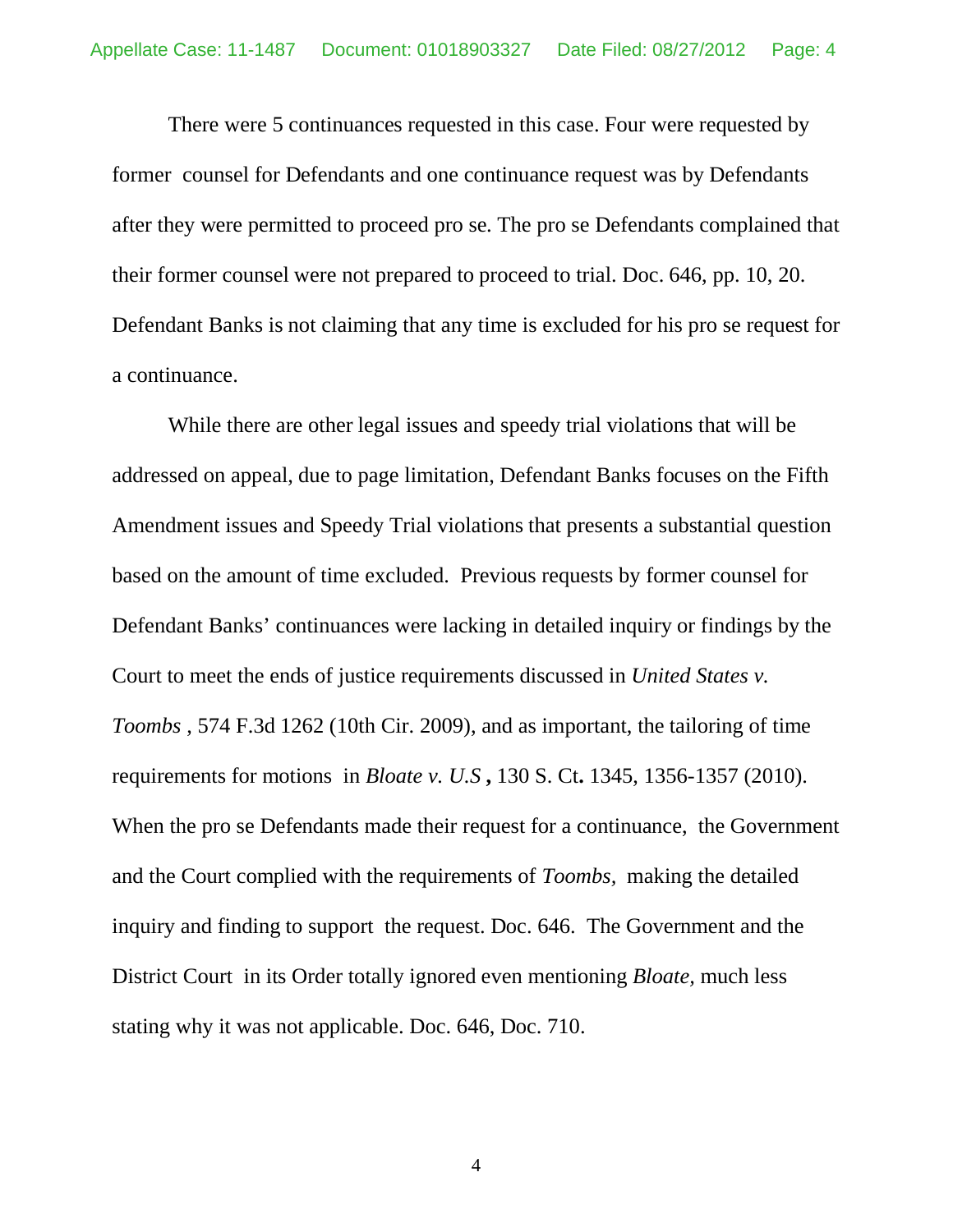After Defendant was arraigned on June 26, 2009, Defendants filed an unopposed ends of justice motion on July 6, 2009 to exclude 90 days of time under the Act. Doc. 49. The Court granted this motion without a hearing on July 9, 2009. Doc. 63. On August 18, 2009, Defendant Stewart filed for a further exclusion of time from October 7, 2009 to January 29, 2010 for an additional 110 days. This time the motion is described as a Motion To Declare the Case Complex. Doc. 75.

The Court, in granting the continuance, made limited inquiry or requests for an explanation from the Government or the Defendants as to what specific progress has been made or what was causing the delay in progress. Doc. 647, pp.4- 9.

On December 14, 2009, Defendants filed a motion for further exclusion of time from January 29, 2010 (deadline for Speedy trial) to January 25, 2011. Doc. 119; Doc. 240. This motion for continuance was a generalized repeat of its earlier requests for continuances and there was no inquiry by the Government and the Court as required by *Bloate* or *Toombs.* Doc. 240. Missing at a minimum is why there had been no progress in over seven months to accomplish what Defendants stated would be accomplished in their first two requests, nor is there an explanation why no motions had been filed . Doc. 240, pp. 2-14. Defense counsel admit the Government had streamlined the case by this time. Doc. 240, pp. 11-12.Yet at this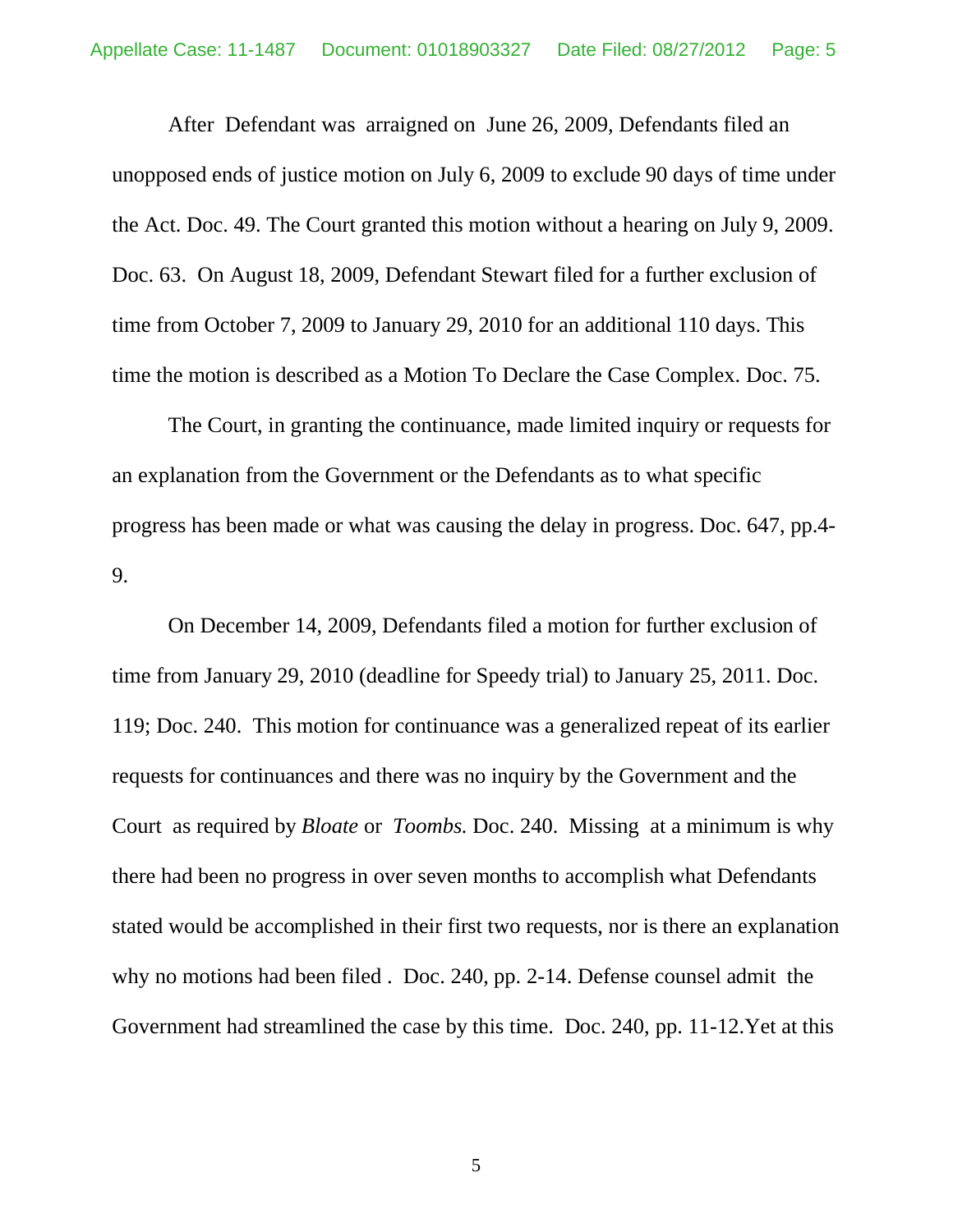point defense counsel are still discussing how they "planned to set up their files" and review the materials. Doc. 240, pp. 7-8.

At the status conference held on December 18, 2009, the Court and the parties acknowledge the case was not as complicated as originally claimed. Doc 240 pp. 4-5. *U.S. v. Williams*, 511 F.3d 1044, 1058, 1060 Ftnote 13 (10<sup>th</sup> Cir. 2007)(The simplicity of the case cuts against granting an ends of justice continuance.) . With next to no questioning by the Court, (3 questions of Defendants) [Doc. 240, pp. 4, 6, 8] the Court decides, "... I will take you at your words that this is the time that was needed. ..." Doc. 240, p. 13.

 With no motions pending, the earliest activity revealed from the docket is an April 15, 2010 motion to continue a discovery motion and a hearing on sufficiency of the Indictment. Doc. 171. The motion is granted on April 26, 2010 making motions due on May 21, 2010. On May 21, 2010 some motions are filed. Doc. 188-192. The first hearing was not set until June of 2010, with remaining hearings set over the holiday period. Doc. 240, pp. 17-24. The year long continuance allowed for this first continuance to file motions, and the later requests for additional extensions to file motions. Doc. 240. Plaintiff submits under *Bloate,*  154 days *(*December 18, 2009 through May 21, 2010) should be non- excluded time or using April 26, 2010, there would be 129 days of non-excludable time from December 18, 2009. Assuming that all time between May 21, 2010 through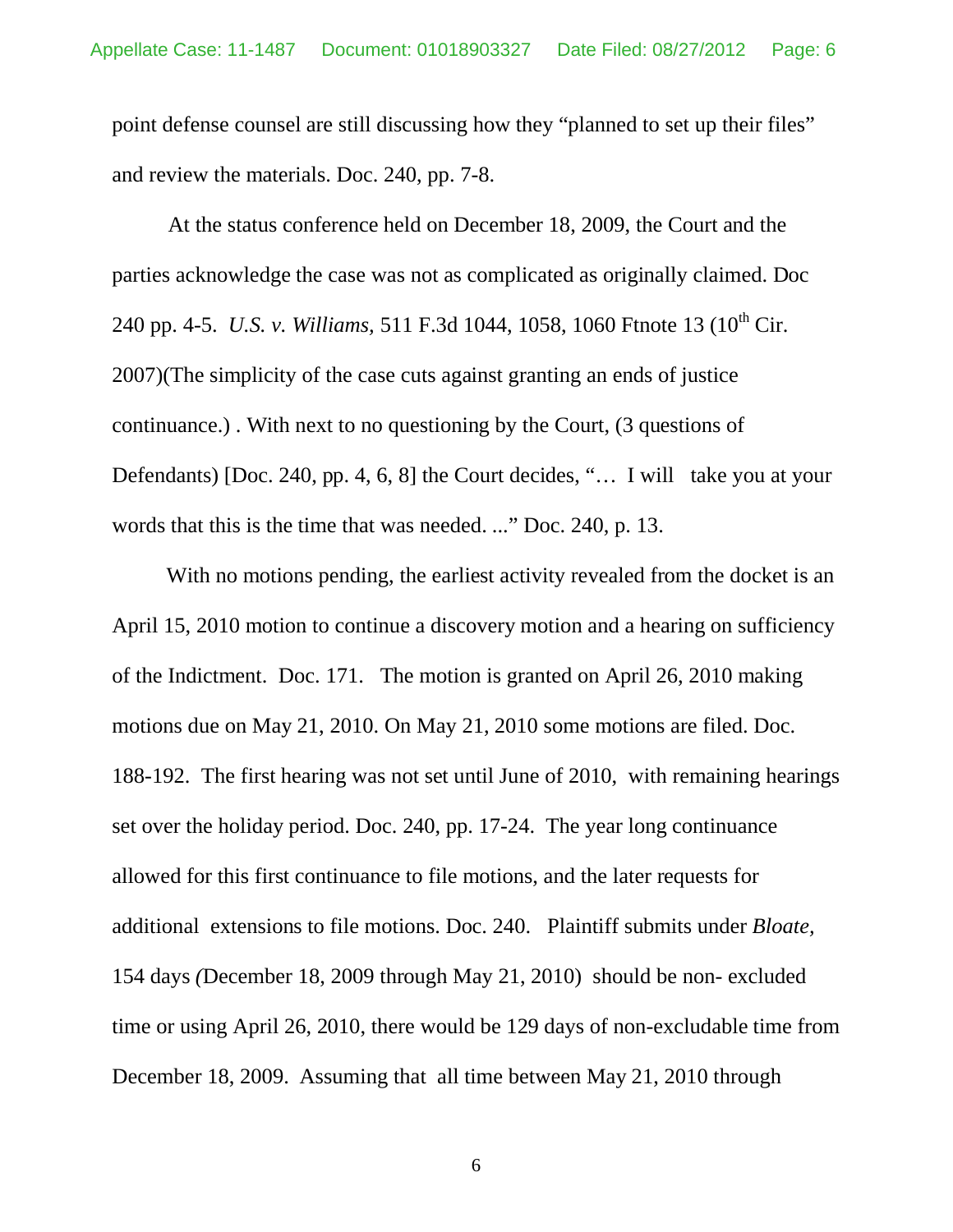January 31, 2011 is excludable time because of the lap over of motions, speedy trial has still run. At the December 18, 2009 status conference all motions to be filed were discussed, but there was no discussion why over four months of dead time would be inserted before motions started getting filed. Doc. 240. pp. 14-27.

Additionally, when this third request for continuance was granted on December 18, 2009, there was still 41 days left until Speedy Trial ran on January 29, 2010 Doc. 240. These 41 days are pure dead time, not addressed by the Court and are just allowed to swallow up this block of time that should not have been excluded. Doc. 240. pp. 25-27.

On November 19, 2010, Defendants asked for an additional 120 days. The represented Defendants' motion spends only 3 pages explaining why it is asking to do what they agreed they would not do, i.e. ask for another continuance. Doc. 240 p. 12, lines 13-25; Doc. 324, pp. 3-5. Defendants' claim they have only 56 days to prepare for trial." Doc. 324, p. 2. This calculation leaves out and ignores the additional 17 days available between January 14, 2011 and the trial date of January 31, 2011. (56 days plus 17 days alone equals 73 days) The need and reasons to extend the case for an additional three months versus one month, or two months to address Defendants' problems are not offered, nor questioned by the Court (three page transcript). Doc. 359. There is no mention of Court congestion or why motions were set over the holidays in the prior continuance request. Doc.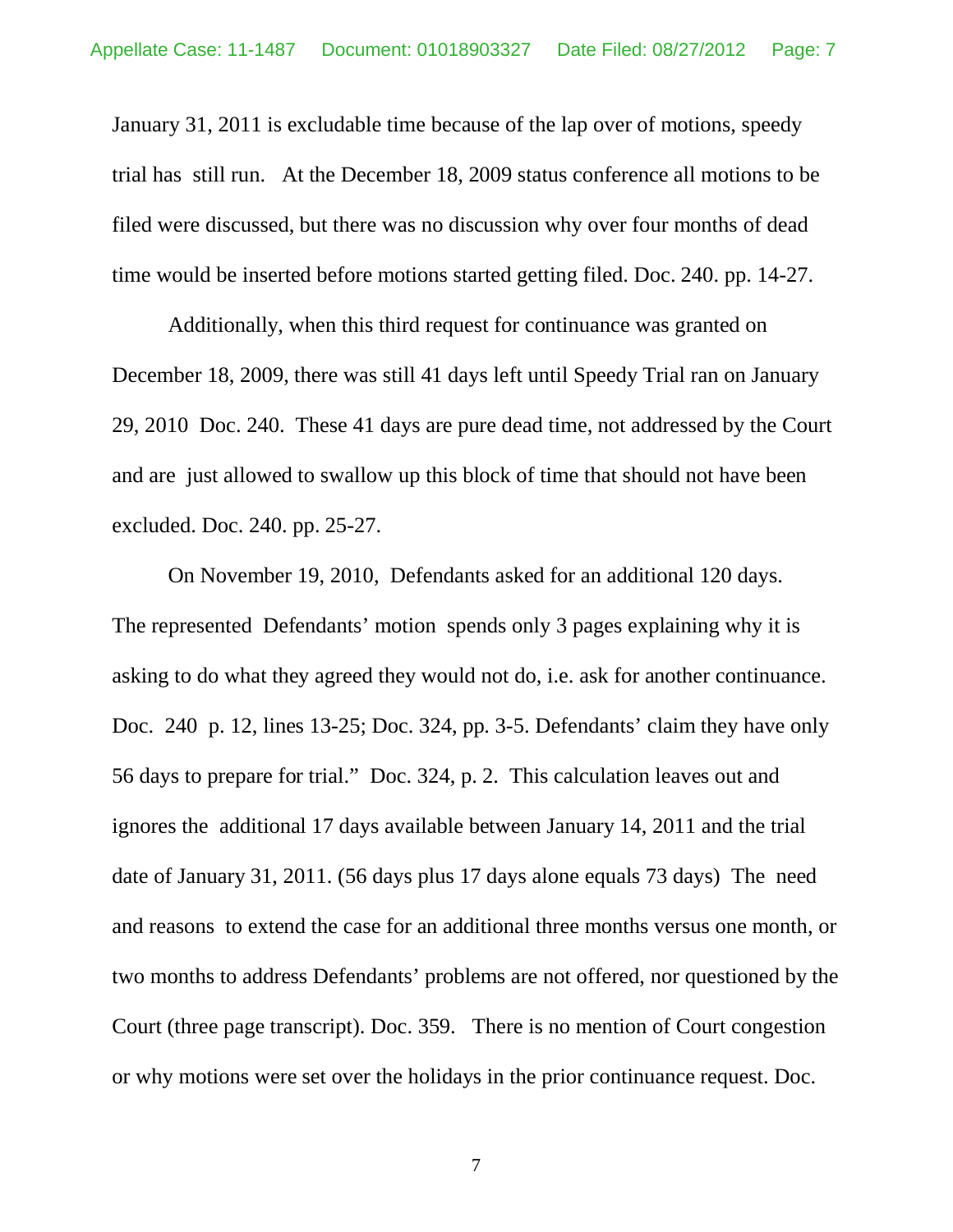359. Doc. 240 pp. 14-27. In this next motion for continuance, the defense counsel continue to argue old news: "12. Despite counsel's good faith efforts, counsel have been unable to and will be unable to review and analyze the massive amounts of discovery in this case, perform necessary investigation, and adequately do trial preparation." Doc. 324, pp. 5-6.

At this late date, Defendants are still discussing travel to interview witnesses. Doc. 324, paras. 9, 10. As it turns out, no interviews or requests to travel for interviews was made by any of the six prior counsel. The Court in its order stated: 2. Due to the voluminous discovery, multiple defendants, and complex nature of the allegations in this matter, denying the requested continuance would result in a miscarriage of justice.... Doc. 327, para. 2. The Government agreed to all of these continuances. Compare to the Court's inquiry when the pro se Defendants requested a continuance. Doc. 646 , Transcript of Motions Hearing.

### **SPEEDY TRIAL ARGUMENT**

Trial must commence within 70 days from the date the information or indictment was filed, or from the date the defendant appears before an officer of the court in which the charge is pending, whichever is later. 18 U.S.C. § 3161(c)(1). Prior to Trial, Defendant moved to dismiss the case on speedy trial grounds. This motion was denied. Doc. 445; Doc. 463.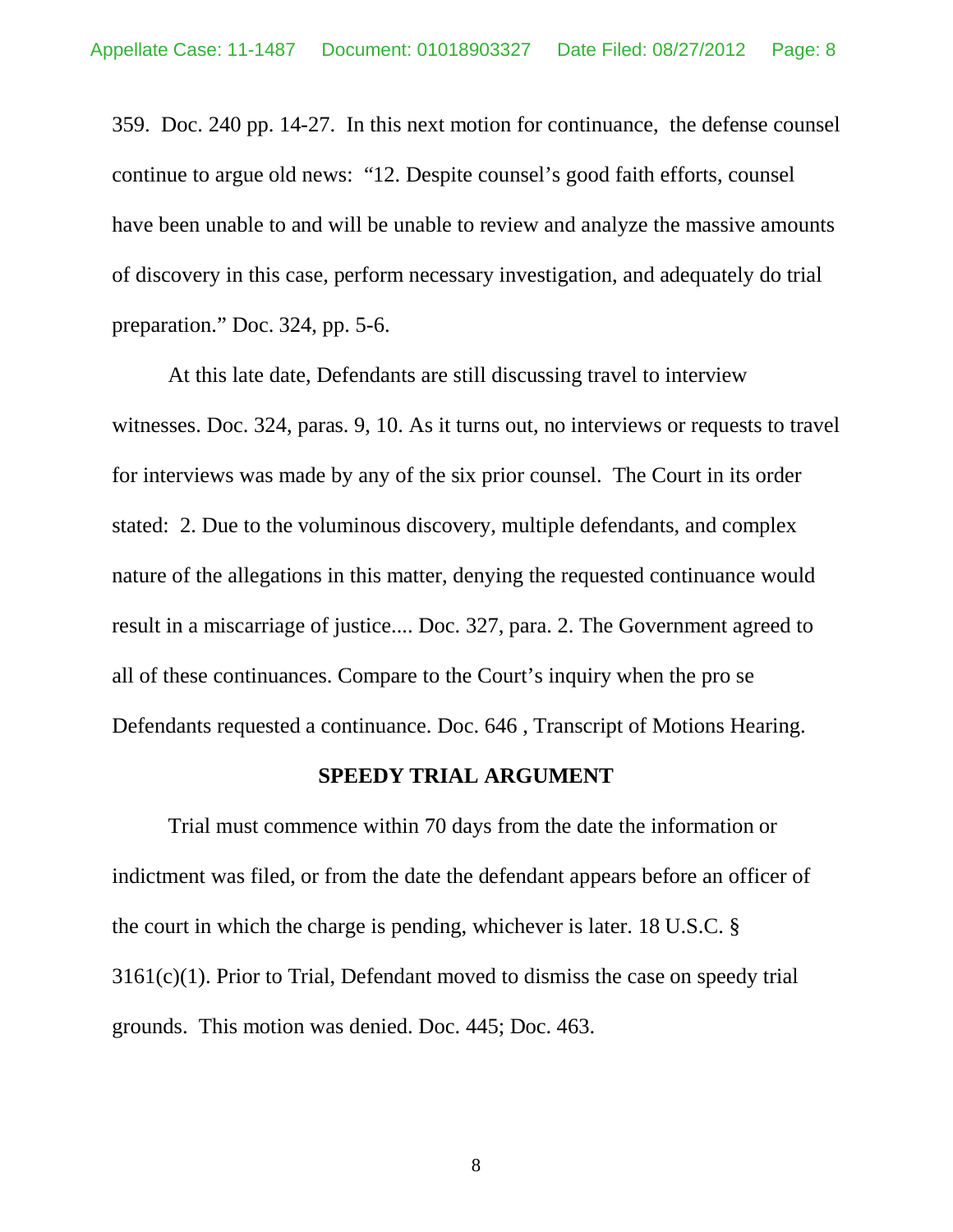Defendant did not earlier in the case prospectively waive his right to speedy trial, nor can he be forced to. *Zedner v. United States*, 547 U.S. 489, 501-503 (2006); *Toombs,* 574 F.3d at 1273 (The district court and the Government are no less responsible under the Speedy Trial Act merely because it is a defendant who requests a continuance. ....... The Court also noted that it will consider the Government's lack of inquiry and passiveness in allowing the continuances.)

The Government should never rely on a defendant's unilateral waiver of his rights under the Act. This point is also the opinion of the Government. Doc. 396, p. 4, footnote 1. It is the prosecution's burden (and ultimately the court's) and not the defendant's responsibility to assure that cases are brought to trial in a timely manner. *U.S. v. Seltzer*, 595 F.3d 1170, 1179 (2010); *United States v. Williams,* 511 F.3d 1044, 1055 ( $10^{th}$  Cir. 2007). A court can attach a different weight to a situation in which the defendant knowingly fails to object from a situation in which his attorney acquiesces in long delay without adequately informing his client, *Barker v. Wingo ,* 407 U.S. 514, 529 (1972).

The judge must set forth, its ends of justice findings, orally or in writing, his reasons for granting the continuance under the requirements of 18 U.S.C. § 3161(h)(8)(A). Reviewing its prior decisions, the Court in *Toombs* held in *Williams* and *Gonzales* the district court and the moving party, must provide an explanation of why the mere occurrence of the event identified by the party as necessitating the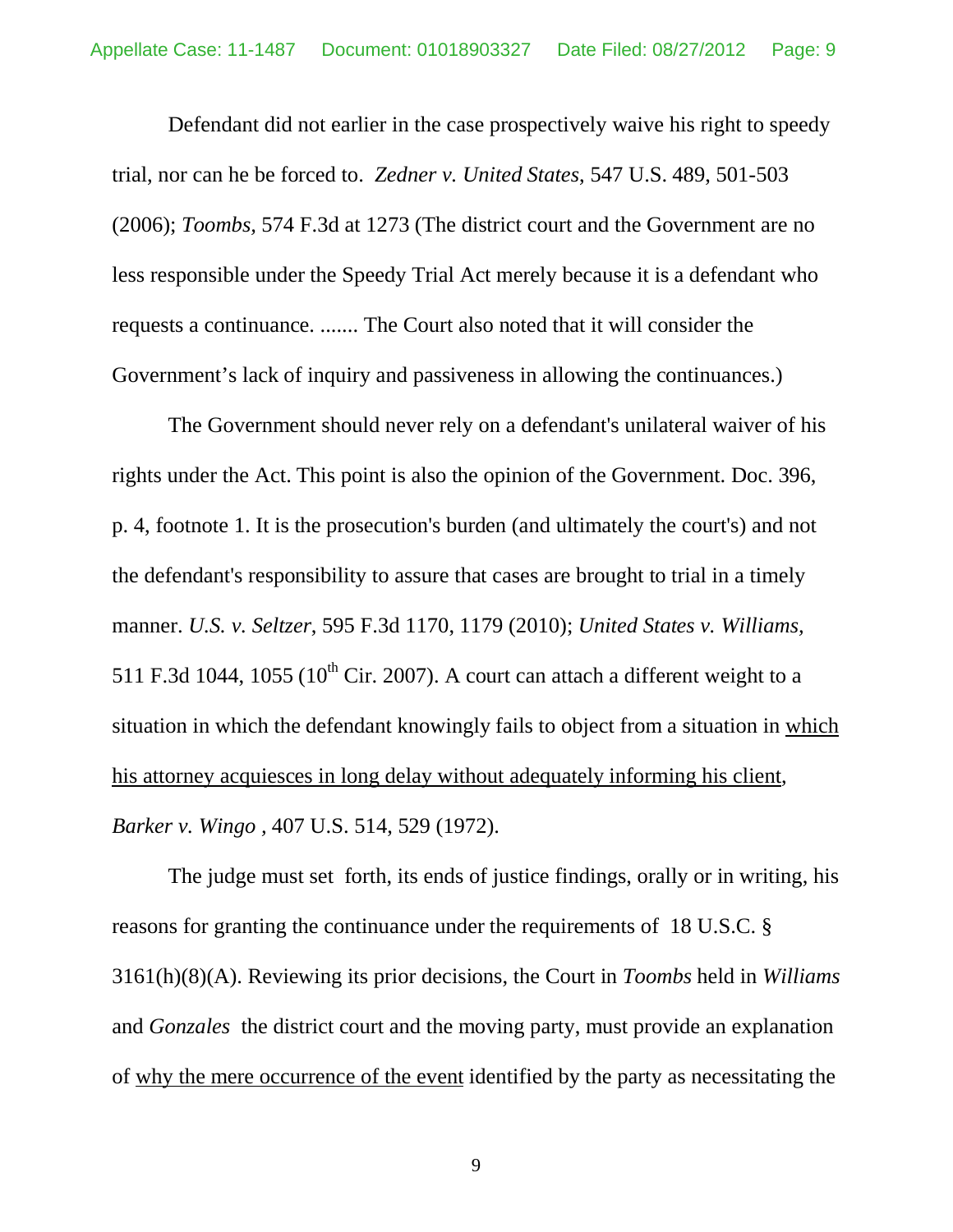continuance results in the need for additional time. *Williams*, 511 F.3d at 1058;

*Gonzales*, 137 F.3d at 1434-35; *Toombs,* 574 F.3d at 1275. The court noted in *Toombs*, that the relevance or importance of the discovery is a factor as is why the district court thought it proper to grant an approximately two-month continuance in each of the orders. "Instead, the court twice erroneously relied upon conclusory statements lacking both detail and support in granting the continuances." *Toombs,*  574 F.3d at 1272. (Emphasis added)

In *Bloate*, the Court stated:

To avoid a result so inconsistent with the statute's purpose—i.e., "to avoid creating a big loophole in the statute," citing, *United States v. Tibboel*, 1357 F.2d 608, 610 (C.A.7 1985)—these courts have found it necessary to craft limitations on the automatic exclusion for pretrial motion preparation time that their interpretation of subsection (h)(1) otherwise would allow. *Bloate,*  at 1356-57.

No dead time should have been allowed as happened here, whether it be the four months plus allowed in the third continuance before any motions are filed, or a blanket 120 days added to Defendants' trial preparation time when they still had 73 days to prepare for trial and had no legitimate reason for such an additional long request. Compare when the pro-se Defendants requested an additional 130 day continuance to take over the defense of their case and prepare for trial, Doc. 394, the Government objected and detailed questioning by the Government and Court occurred for the first time, complying with *Toombs* and *Bloate.* Doc. 646, April 4, 2011 Transcript, pp. 3-23. "(P)retrial motion preparation time may be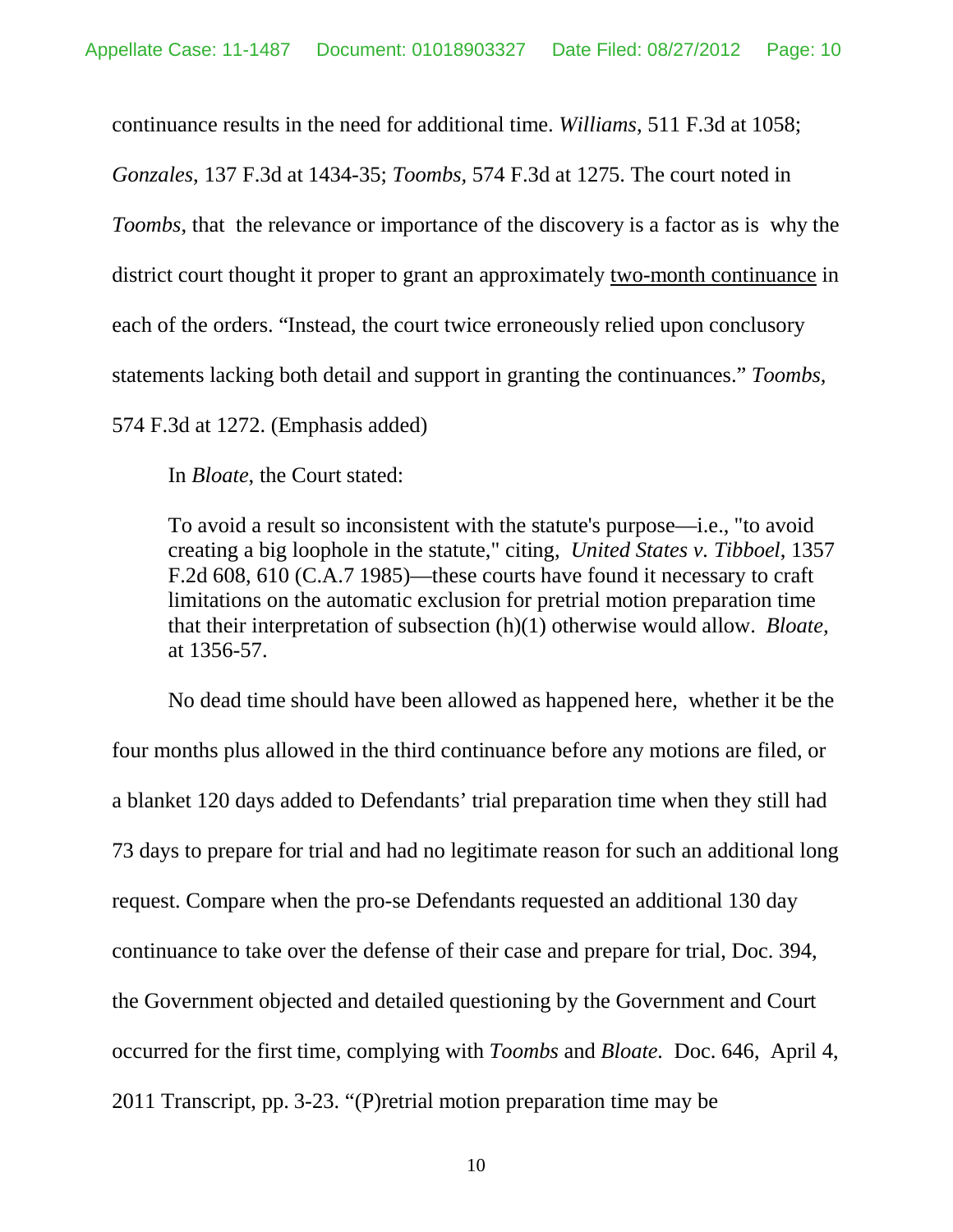automatically excluded under subsection (h)(1) only when "the judge has expressly granted a party time for that purpose.""....*Bloate,* at 1357.

In considering the factors under the Act, a district court should consider the reasons for delay, the seriousness of the offense; the facts and circumstances of the case which led to the dismissal; and the impact of a re-prosecution on the administration of this chapter and on the administration of justice" (emphasis added));18 U.S.C. § 3162(a)(1), see also *United States v. Taylor*, 487 U.S. 326, 343, 108 S.Ct. 2413, 101 L.Ed.2d 297 (1988). *Bloate* at 1358. Defendant submits under the Act the case should be dismissed without prejudice at a minimum, but a strong argument exists for dismissal with prejudice.

Defendant submits under either a Sixth Amendment analysis or under the Act that Defendant's rights were violated when all factors are considered under the applicable tests, including the four part balancing tests of *Barker v. Wingo ,* 407 U.S. 514 (1972). Under a constitutional analysis, the courts still hold the district court and the government responsible for bringing a defendant to trial on a timely basis. *Seltzer* at1775-1776.

*Barker* established a four-part balancing test to establish if the defendant's right to a speedy trial has been violated. As the *Barke*r court stated, "[a] balancing test necessarily compels courts to approach speedy trial cases on an *ad hoc* basis."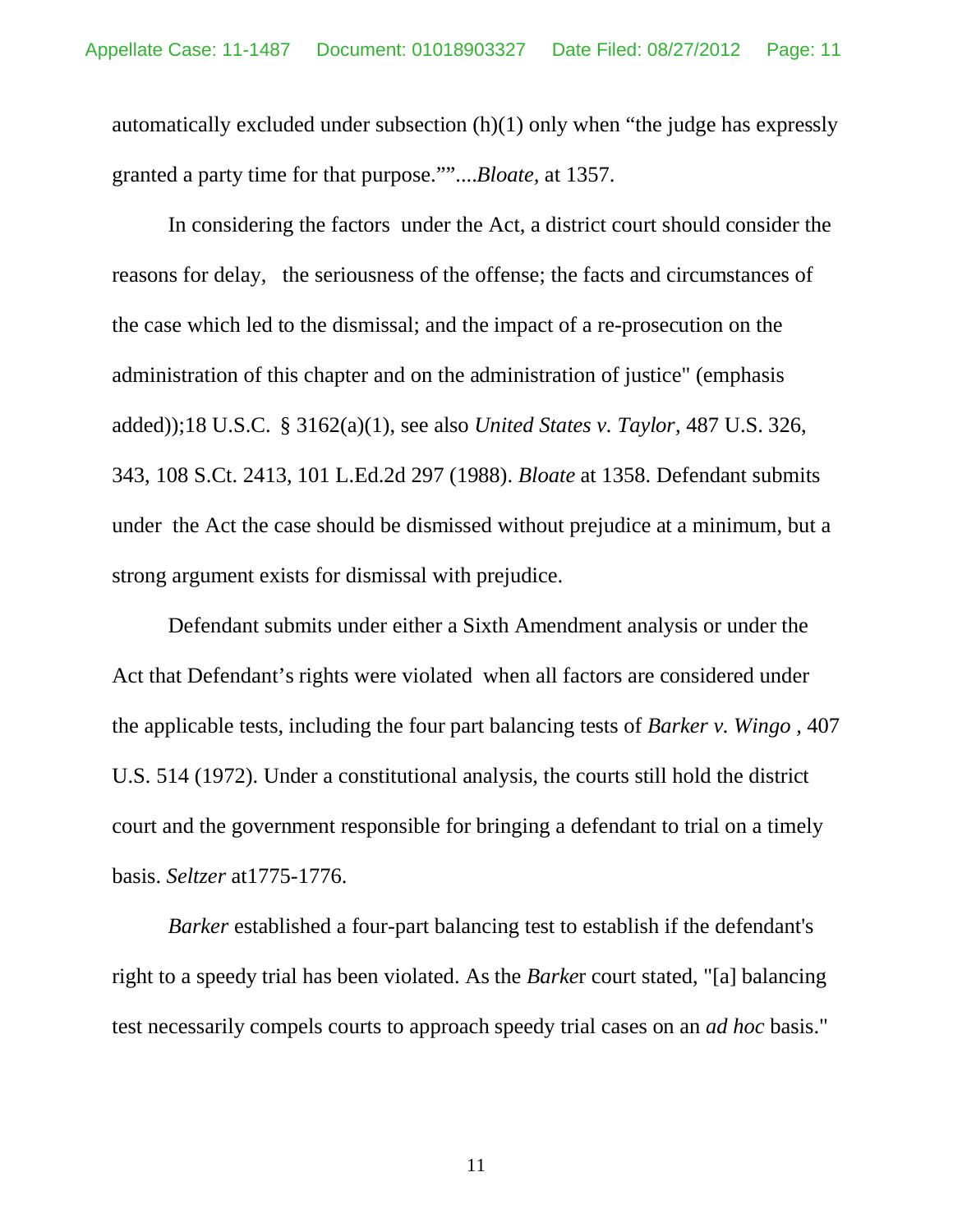*Id.* at 530. No single factor is determinative or necessary, rather all four are considered to determine whether a violation has occurred. *Id.* at 533.

"The individual claiming the Sixth Amendment violation has the burden of showing prejudice." *Toombs,* 574 F.3d at 1275. The courts have identified three main interests: applicable here: (ii) the minimization of anxiety and concern of the accused; and (iii) minimization of the possibility that the defense will be impaired. *Id*. (citing *Barker*, 407 U.S. at 532, 92 S.Ct. 2182), because the inability of a defendant to adequately prepare his case skews the fairness of the entire system. *Seltzer* at 1179-80.While the pre-indictment delay is not a direct element of the above factors, the courts have considered other delays. *U.S. v. Yehling,* 456 F.3d 1236, 1243 (10<sup>th</sup> Cir. 2006) (considering delays between arrest through the appellate process ) Pre-Indictment delay should be considered as it impacted the continuous delays after indictment. As reviewed above, the pre-trial delays and trial delays should not automatically be blamed on the defendant himself.

To trigger a speedy trial analysis, an accused must allege that the interval between accusation and trial has crossed the threshold dividing ordinary from `presumptively prejudicial' delay." *Doggett v. United States,* 505 U.S. 647, 651-52, 112 S.Ct. 2686, 120 L.Ed.2d 520 (1992) (quoting *Barker,* 407 U.S. at 530-31, 92 S.Ct. 2182). Post-accusation delay is "presumptively prejudicial" as it approaches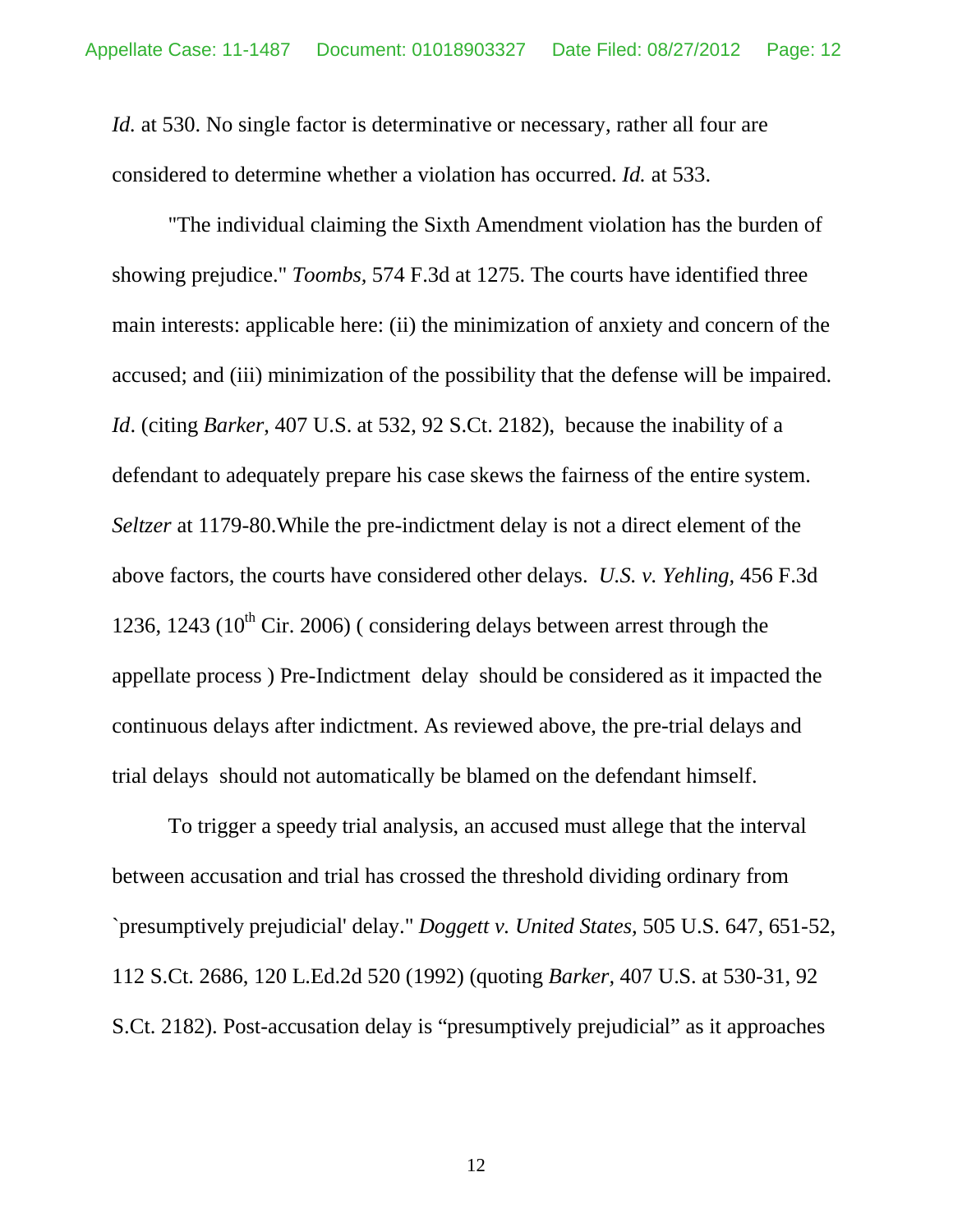one year. *Doggett,* at 652 n.1. Mr. Banks has satisfied the first prong because the delay was more than a year, in fact, it was over two years.

The court must also factor in the reasons offered by the government for not bringing a timely action. *United States v. Loud Hawk*, 474 U.S. 302, 315, 106 S.Ct. 648, 88 L.Ed.2d 640 (1986). The burden belongs to the government to provide an acceptable rationale for the delay. *Jackson*, 390 F.3d at 1261; *Seltzer* at 1177. Based on the simplicity of the case and the evidence gathered by 2005, this delay requires a good explanation, but was not given. Doc. 63, Doc. 240, Doc. 647; *Seltzer*, at 1177. It should also be considered that had Banks been indicted sooner, he would have had the protection of the Speedy Trial act. *Seltzer*, at 1181. Negligence or overcrowded courts should be weighted less heavily but nevertheless should be considered. *Barker*, 407 U.S. at 531; *Seltzer,* at 1177.

As discussed above, Defendant did not waive and preserved his Speedy Trial argument. Doc. 445. Under the category of minimization of anxiety and concern, Defendant Banks, as noted in Defendants' other motions, was subject of a media release that has impacted the Defendants since 2005. Doc. 679, pp. 33-37. The allegations in the media were serious. The allegations immediately impacted his ability to sell his product to law enforcement, aside from any staffing issues. Instead of moving quickly as if this was a serious case, the Defendant was left under a cloud for years. Courts have found that delay: "may 'seriously interfere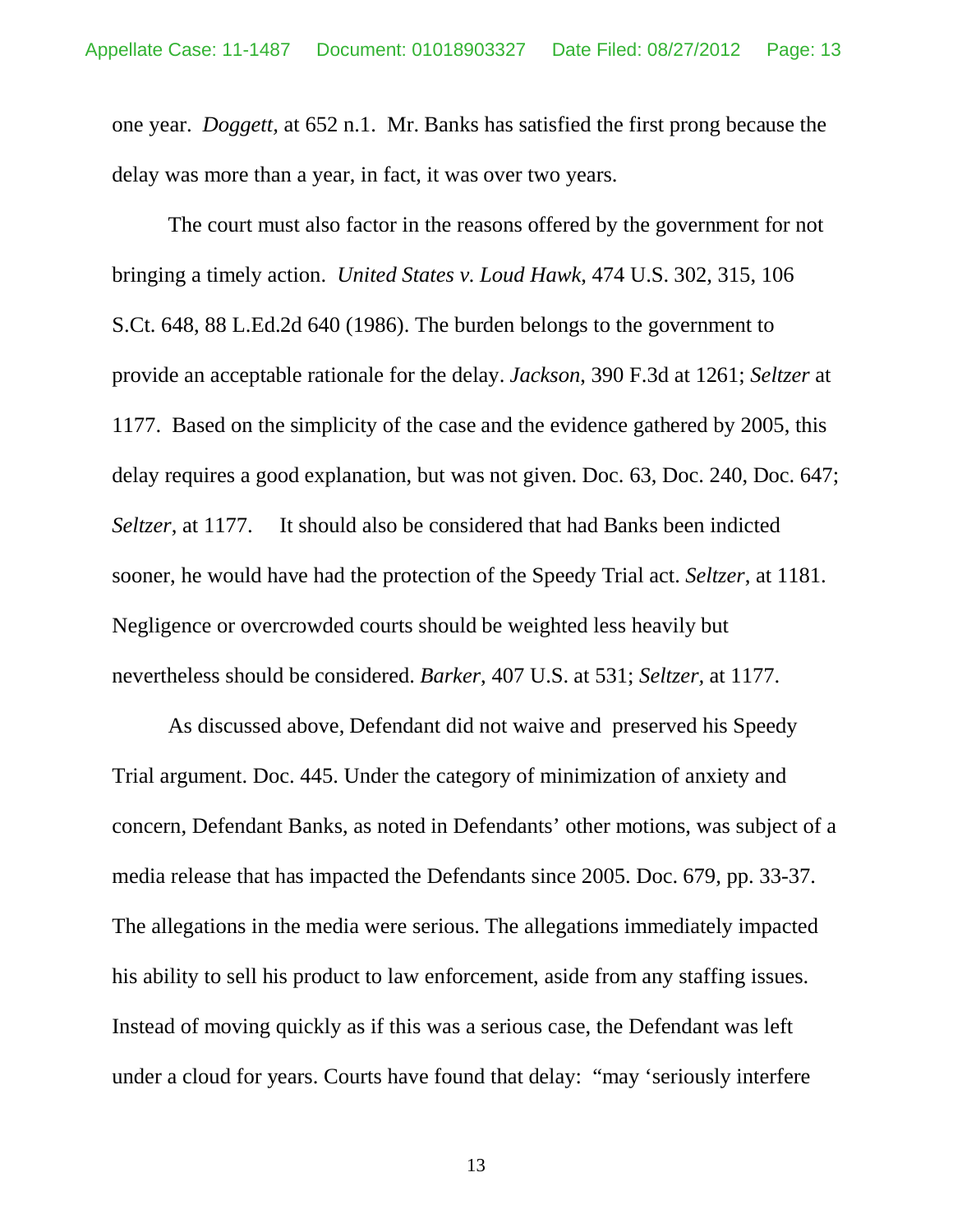with the defendants liberty, whether he is free on bail or not, and ... may disrupt his employment, drain his financial resources, curtail his associations, subject him to public obloquy, and create anxiety in him, his family and his friends.'" *U.S. v. Biggs,* 419 F.Supp.2d 1277, 1282-83 (Dist. Court, D.Montana, 2006). The Government should be given no pass whether the delay was pre-indictment or pretrial delay, the damage is just as real. *Biggs* at. 1283.

 Memory was clearly an issue for every Government witness, which worked to the detriment of the Defendants. *Barker,* at 532. With Government witnesses motivated to provide favorable testimony, cross-examination was hampered. Doc. 677, p. 38. The courts recognize "the longer the delay, the greater presumptive or actual prejudice to the defendant, in terms of his ability to prepare for trial ...." *Biggs,* at 1282-1283. A delay from 2002-2005, the span of the conspiracy, to September of 2011, the date of trial, is a substantial delay of 7 to 9 years.

The factors that the court considers in determining whether the case is dismissed with or without prejudice are considered meaningful standards and must ensure the purpose of the Act is carried out. *U.S. v. Saltzman,* 984 F.2d 1087,  $1092$  ( $10^{th}$  Cir. 1993).

## **The Seriousness of the offense.**

Defendants did not make much money from their efforts according to the Government. Doc. 677, p. 39. The case at its heart was a civil debt collection case.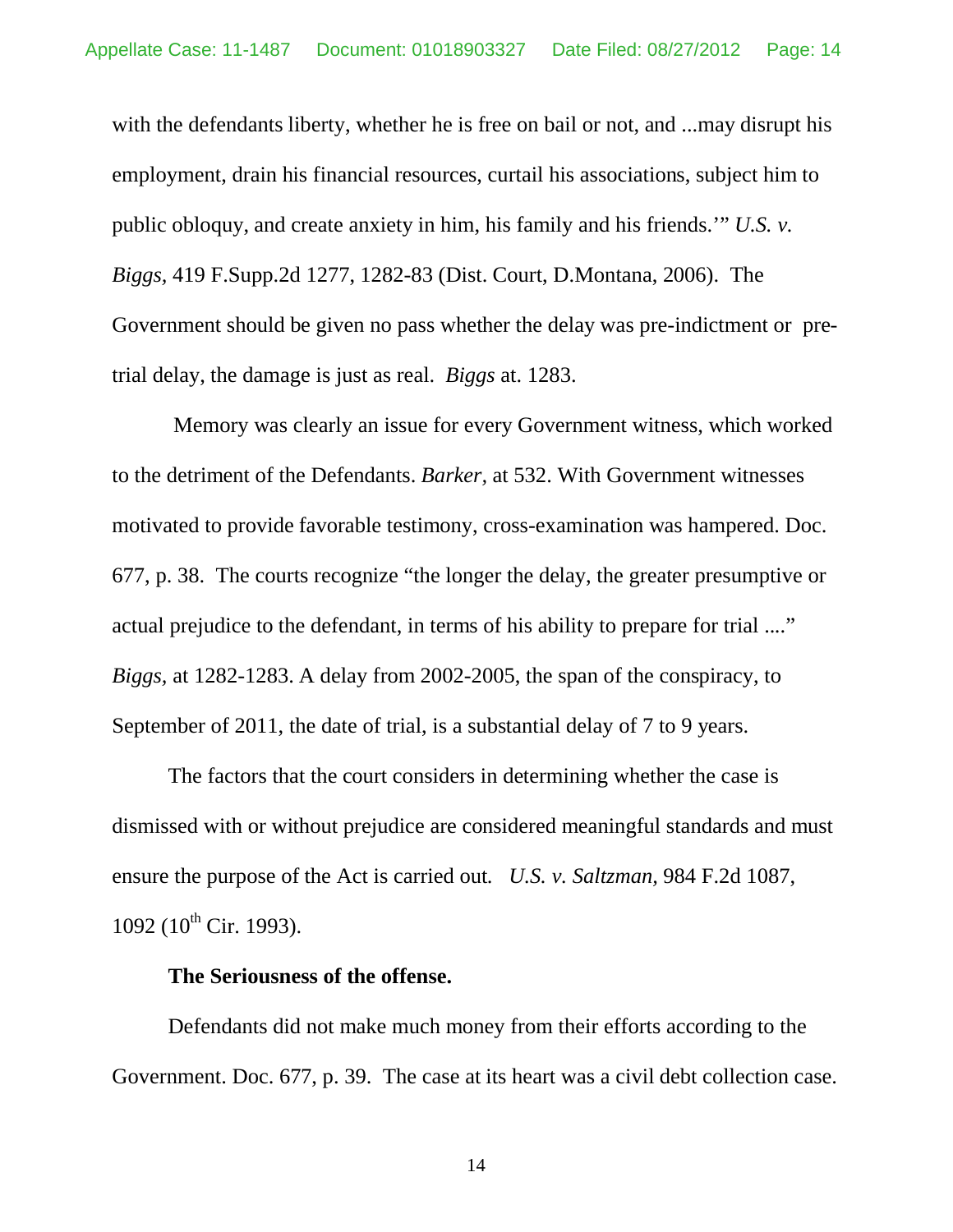Had the Defendants' product sold, we would not be having this discussion. This was not a Nacchio case. There was no violence involved in the case.

### **Facts and Circumstances**

The next aspect of the test focuses on what led to the dismissal of the case. (Where applicable). This aspect should focus on the culpability of the delayproducing product. *Saltzman,* at 1093,1094. This factor takes into consideration delay causing prejudice. While not a dispositive factor, there is little doubt it is a factor Congress intended the court to consider. *Saltzman,* at 1094. A delay in a case that spans 2005 to 2009 before indictment, lack of profit, the factors underlying the alleged criminal acts, should be considered heavily in favor of Defendant short of a good explanation for the delay in prosecution. *Saltzman,* at 1094-1095 (seven month delay in filing an information).

#### **Reprosecution and the Administration of Justice**

 Deterrent effect is minimal. Obtaining free services from a staffing company is not a reported and certainly not a highly reported crime. *Saltzman,* at 1094-1095. Doc. 677, p. 40. The Government should have the burden of showing otherwise.

**The Court Erred In Not Protecting Co-Defendant Banks when Co-Defendant Walker Invoked the Fifth Amendment Protection for Defendant Barnes In The Presence of the Jury Resulting In a Number of Prejudicial Errors Impacting this Co-Defendant**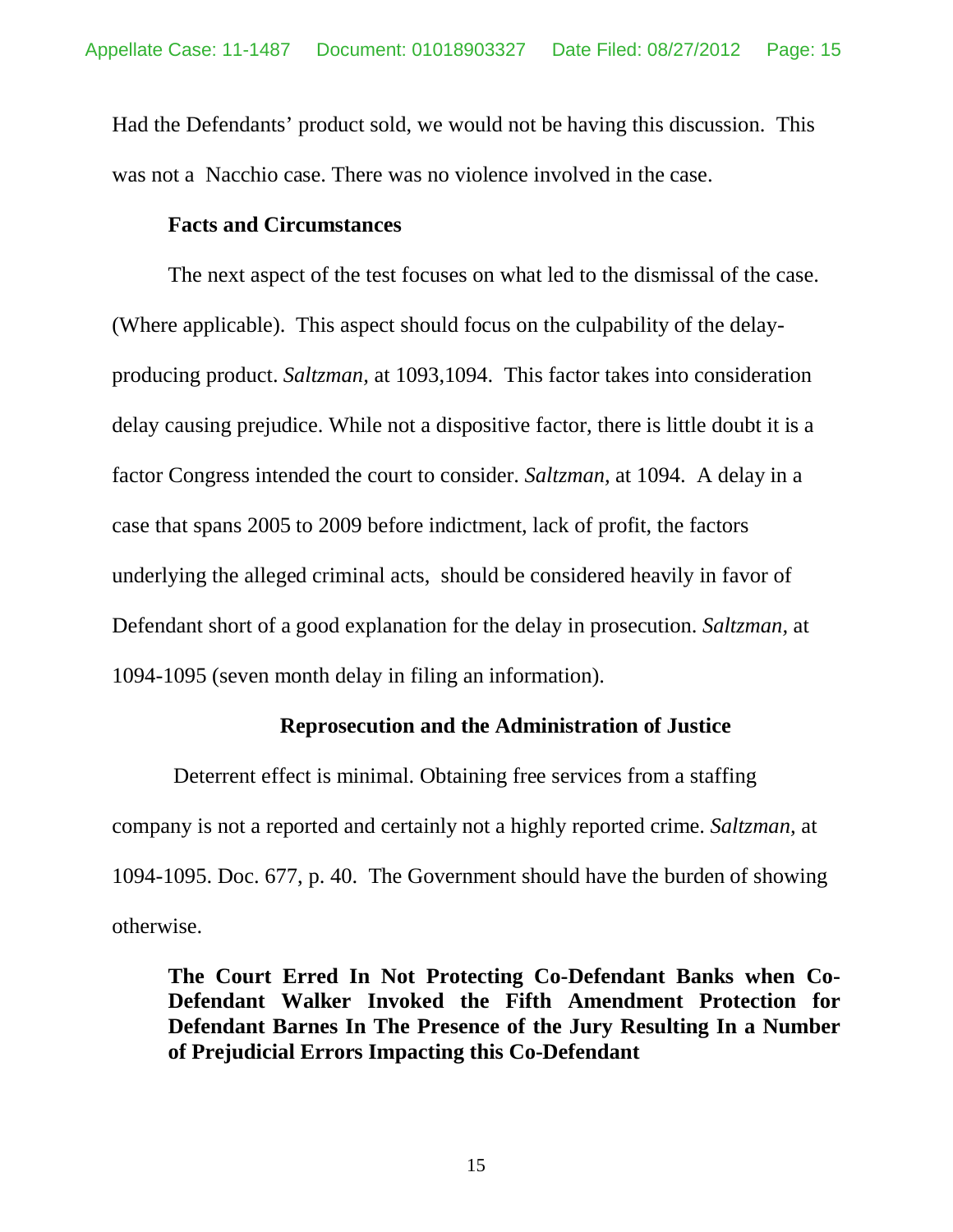MR. WALKER: Your Honor, I'm going to move that Mr. Barnes plead the Fifth Amendment, and ask for a retrial based on our –

MR. KIRSCH: Objection, Your Honor. Can we approach the bench, please? THE COURT: Overruled. Trial Transcript Day 11, p.129.

There should have been a curative instruction to address Walker's inflammatory motion. A claim of Fifth Amendment protection is likely to be regarded by the jury as high courtroom drama and a focus of ineradicable interest, when in fact its probative force is weak and it cannot be tested by crossexamination. *United States v. Lacouture,* 495 F.2d 1237, 1240 (5th Cir. 1974). In this case, the problem is worse as it impacts other co-Defendants, Mr. Banks.

The Court was required to give prompt instructions which were "well designed to cure whatever prejudicial impact." *Singer v. U.S.*, 380 U.S. 24, 38 (1965)(Emphasis added); *U.S. v. Lauder,* 409 F.3d 1254, 1262 (10th Cir. 2005). The Government's request to provide a curative instruction related to Walker's motion was denied. Trial Transcript, Day 11, p. 131. No instruction was ever given that clarified this matter. Trial Transcript Day 11, pp. 129-162. Doc. 678, pp. 8-9.

Barnes had taken the stand and was examined by co-defendants and by the Government when Walker made his motion. The Court determined, originally and correctly, he had waived the Fifth Amendment privilege. The Court then changed its position and permitted Barnes to repeatedly invoke the Fifth in response to the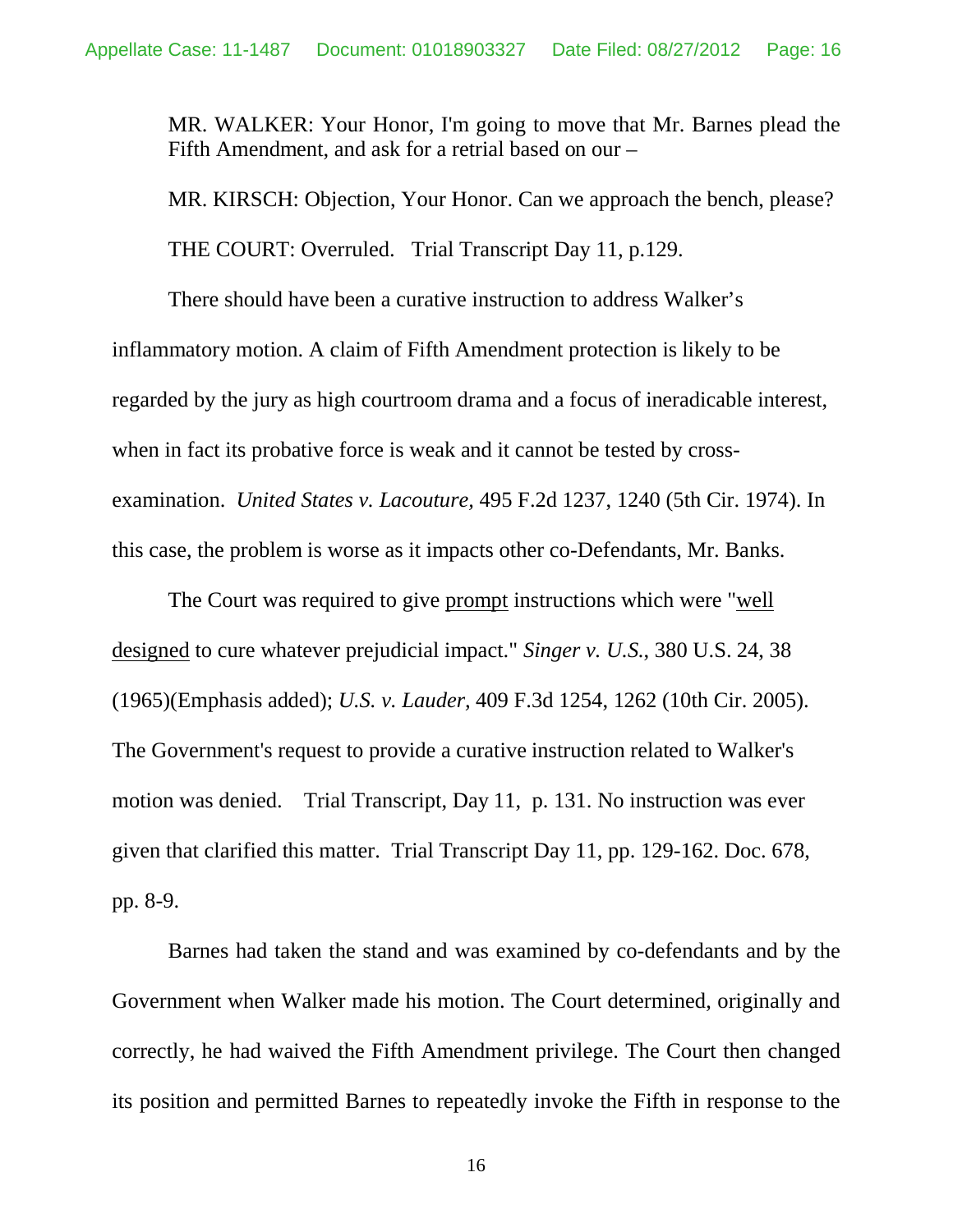Government's further cross-examination. Defendant Barnes should not have been allowed to retake the stand and repeatedly invoke the Fifth. Trial Transcript Day 11, pp. 131, 135, 136, 150, 153-155, 162-168. The Court instructed the jury they could consider his non-answers. Trial Transcript Day 11, pp. 158 - 162.

### **XVI. Inconsistent Application of the Law is Reversible error**

Where the Court applies the law inconsistently, a reversal is mandated even under the plain error standard where such error affected defendant's "substantial rights," or had a high probability of affecting the outcome. *U.S. v. Hasan,* 526 F.3d 653, (10th Cir. 2008). See, *In re Brogna*, 589 F.2d 24 (1st Cir. 1978); *In re U.S. Hoffman Can Corp.*, 373 F.2d 622 (3d Cir. 1967). Had the Court stuck with its initial correct ruling, co-Defendants would have been offered some, albeit not much, protection. Prior to allowing Barnes to retake the stand, the Government offered to allow Defendant's testimony to be stricken with the stated goal in mind of eliminating any prejudice to the other co-Defendants. Trial Transcript Day 11, p. 134, 135. The Court did not do this.

The critical issue is that the inconsistent application of the well-settled law that prejudiced the rights of the co-Defendants. Under *U.S. v. Hasan,* 526 F.3d 653, 664,665 (10th Cir. 2008). The Fifth Amendment requirements and protection were not uniformly applied, to the detriment of the co-Defendants. Defendant Banks' protection to not take the stand was negated by the implication that another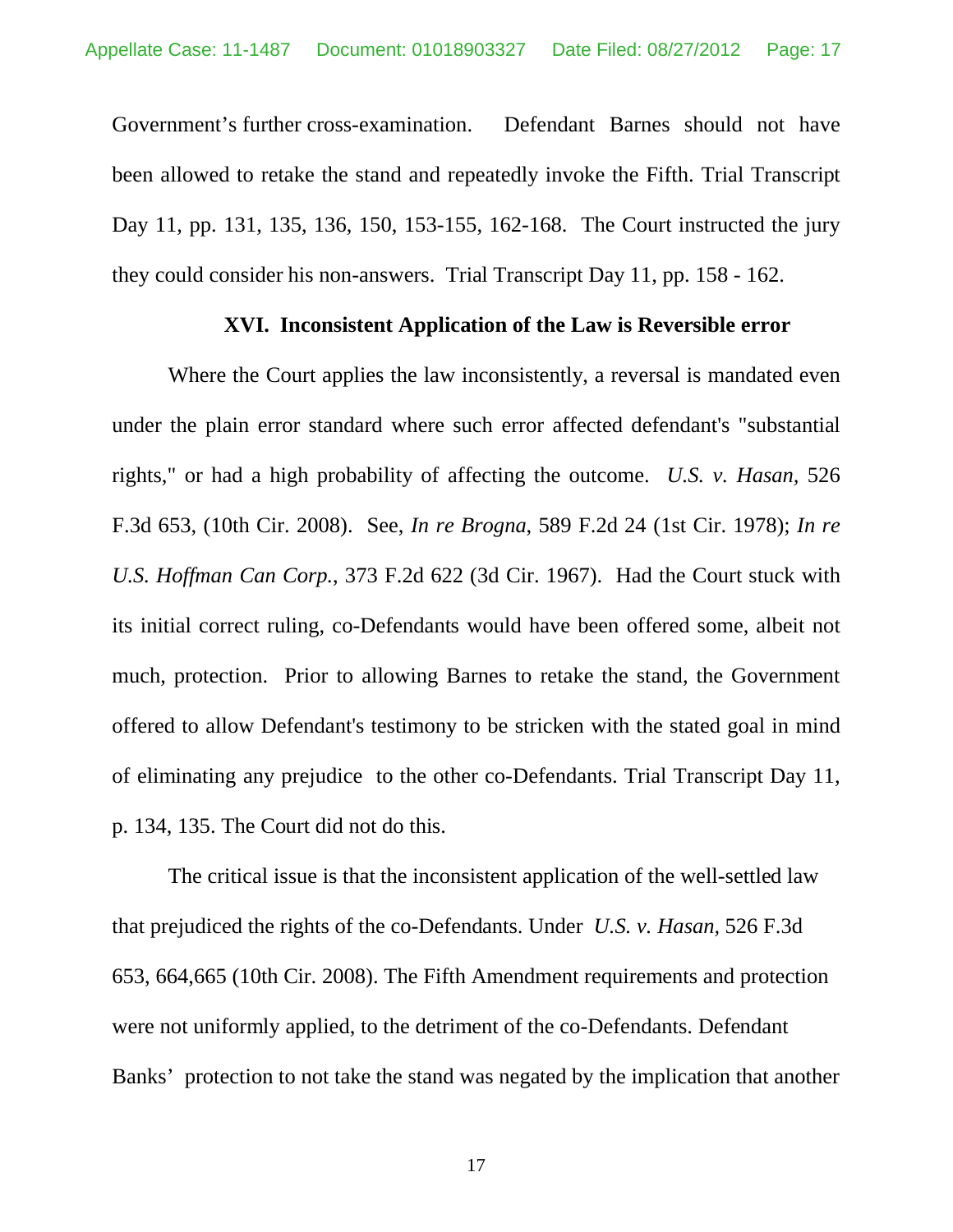co-Defendant anticipated a damaging answer that impacted all co-Defendants and the outcome for Banks. There was no way to determine if the jury could separate this implication from its duty to consider each defendant separately.

The Court in *U.S. v. Sarracino*, 340 F.3d 1148, (10th Cir. 2003) was faced with a similar situation, reviewing *Bruton v. United States*, 391 U.S. 123, 88 S.Ct. 1620, 20 L.Ed.2d 476 (1968). The Court noted that the court in *Bruton* created an exception to the rule that jurors are presumed to follow all instructions. The Court held that the impact of a confession that incriminates another is likely to be too great for the jurors to be able to put the matter out of their minds in considering the case against the other. *Sarracino,* at 1160; *Bruton*, 391 U.S. at 131; *United States v. Rahseparian*, 231 F.3d 1267, 1278 ( $10<sup>th</sup>$  Cir. 2000)(where an inculpatory inference can be made immediately in the mind of a reasonable juror, the statement is protected by *Bruton* and any curative instruction insufficient). No jury instruction could separate the damaging "gaffe" of co-Defendants Walker and Barnes from co-Defendant Banks in the conspiracy scheme as charged.

The Government became the benefactor of a third-party's effort to invoke the privilege that was solely Barnes' right to claim. A defendant or a third party may not use a witness's privilege to their own benefit by invoking it. *United States v. Colyer*, 571 F.2d 941 (5th Cir.1978); Also see, *Namet v. United States*, 373 U.S. 179, 186, 189, 83 S.Ct. 1151, 10 L.Ed.2d 278 (1963); *Bowles v. United States*,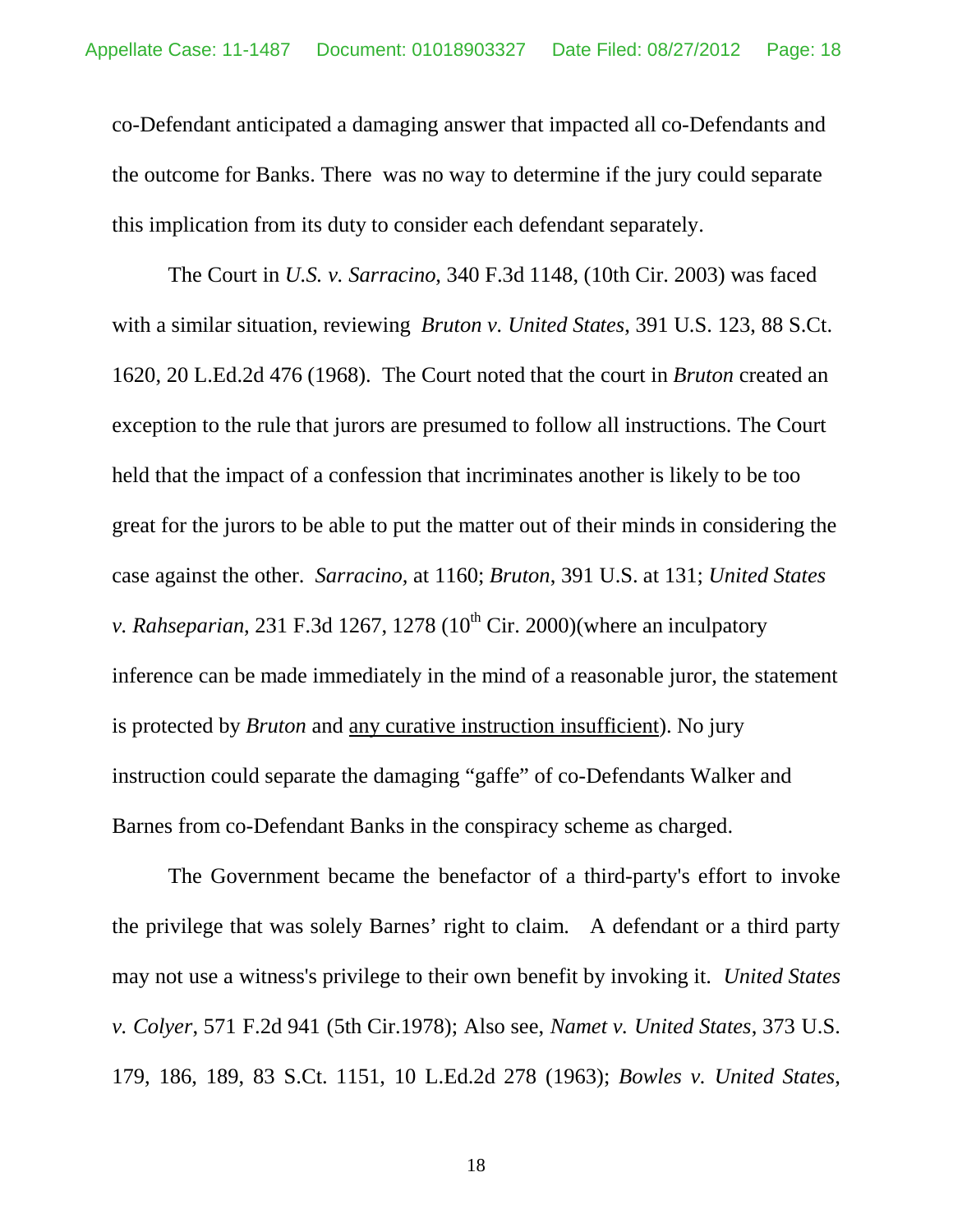supra, 142 U.S.App.D.C. 26, 439 F.2d 536, 541 (footnote omitted); *Lacouture,* 495 F.2d at 1240.

The Fifth Amendment issue was treated as if the trial involved only a single defendant. Trial Transcript Day 11, p. 152-153. A judge has a duty to protect a co-Defendant's interest independent of a party's actions. *United States v. Colyer*, 571 F.2d 941, 945, 946 (5th Cir. 1978).

When it became apparent that Barnes intended to claim the privilege as to essentially all questions, the Court could have, in its discretion, refused to allow him to take the stand. *Lacouture,* 495 F.2d at 1240; also see *Bowles v. United States*, 439 F.2d 536 (DC Cir. 1970). Defendant Banks submits the problem is critical where there are co-Defendants. As demonstrated by the Government's various proposed instructions and concerns with limiting prejudice to the co-Defendants, even the Government recognized the problem. Trial Transcript Day 11, p.131, 135, 136, 147, 148, 150, 153-156, 159. There were limited requests for input from Banks when the other instructions were discussed. Trial Transcript Day 11, pp. 131, 135, 136, 150, 153-155. The stock instructions were not adequate. Doc. 480-1.

In the present case, an *in camera* hearing should have been held to determine if further questioning of Barnes would even require Barnes to take the Fifth, but also address how each response might tend to incriminate other Defendants. *In re*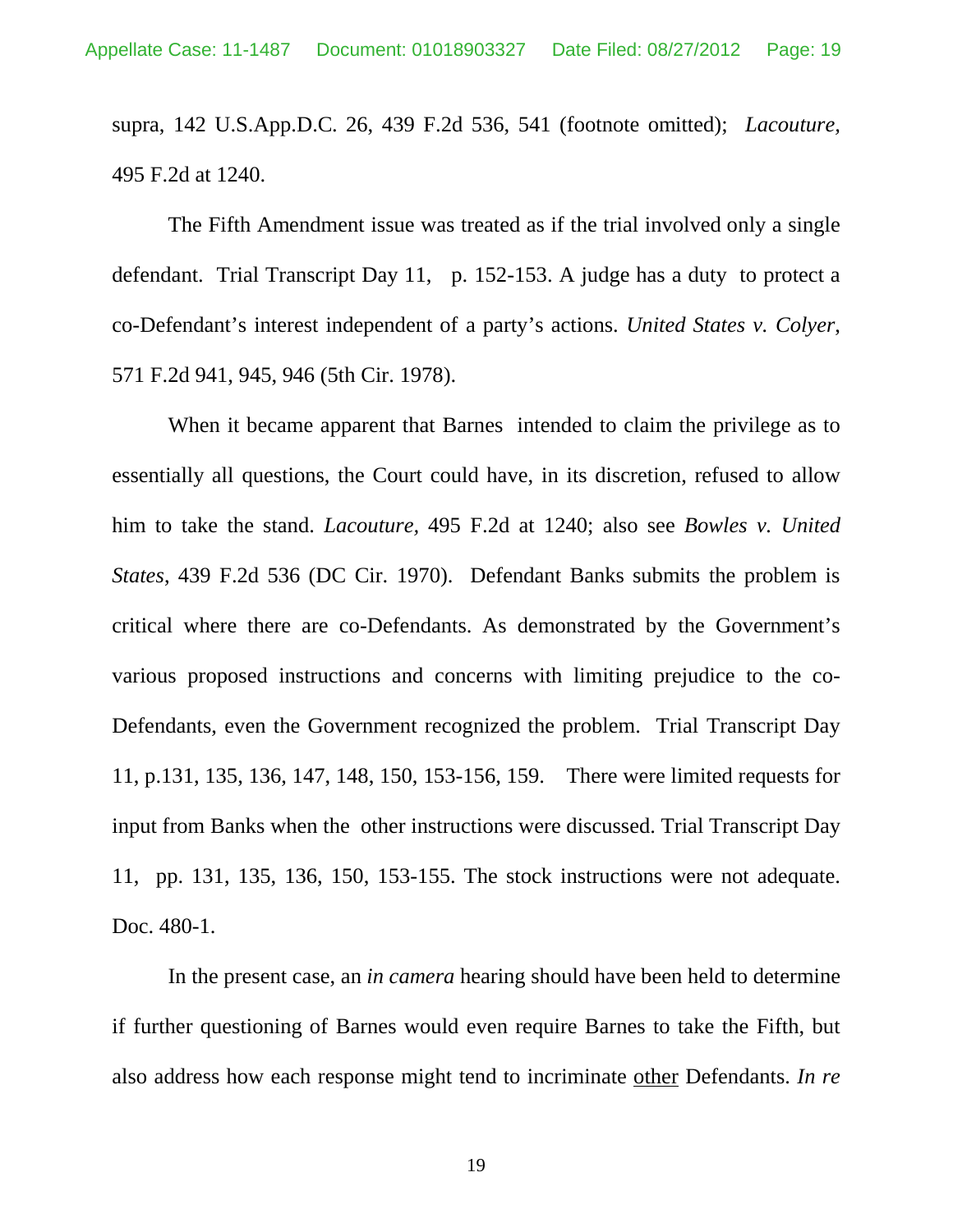*Horowitz*, 482 F.2d 72, 82 n.11 (2d cir.), cert. denied, 414 U.S. 867 (1973). See *U.S. v. Reynolds*, 345 U.S. 1, 8-9 (1953); *Brown v. U.S.*, 276 U.S. 134 (1928). A refusal to testify must not be permitted where a narrower application of the privilege adequately protects the witness' rights, in this case Barnes and the other co-Defendants. *Id*. See e.g., *U.S. v. Harris*, 542 F.2d 1283 (7th Cir. 1976), cert. denied, 430 U.S. 934 (1977); *U.S. v. Melchor Moreno*, 536 F.2d 1042 (5th Cir. 1976). See, *In re Brogna*, 589 F.2d 24 (1st Cir. 1978); *In re U.S. Hoffman Can Corp.*, 373 F.2d 622 (3d Cir. 1967); *U.S. v. Frascone*, 299 F.2d 824 (2nd Cir.), cert. denied, 370 U.S. 910 (1962). The court must determine that the witness will assert the privilege as to essentially all questions which may be asked of him, *U.S. v. Reese*, 561 F.2d 894 (D.C. Cir. 1977), and whether reasonable grounds exist to fear incrimination, *U.S. v. Melchor Moreno*, supra.

When Barnes informed the Court he would take the Fifth to every question, he should not have been allowed to retake the stand. While no instruction could have fixed the problem, Banks was entitled to prompt curative instructions, whether offered by Defendant or not. The Government realized that both they and the Court had an independent duty to protect co-Defendant Banks.

## **CONCLUSION**

Based on the foregoing fact and assertions , Appellant respectfully submits that he has demonstrated by clear and convincing evidence that he does not pose a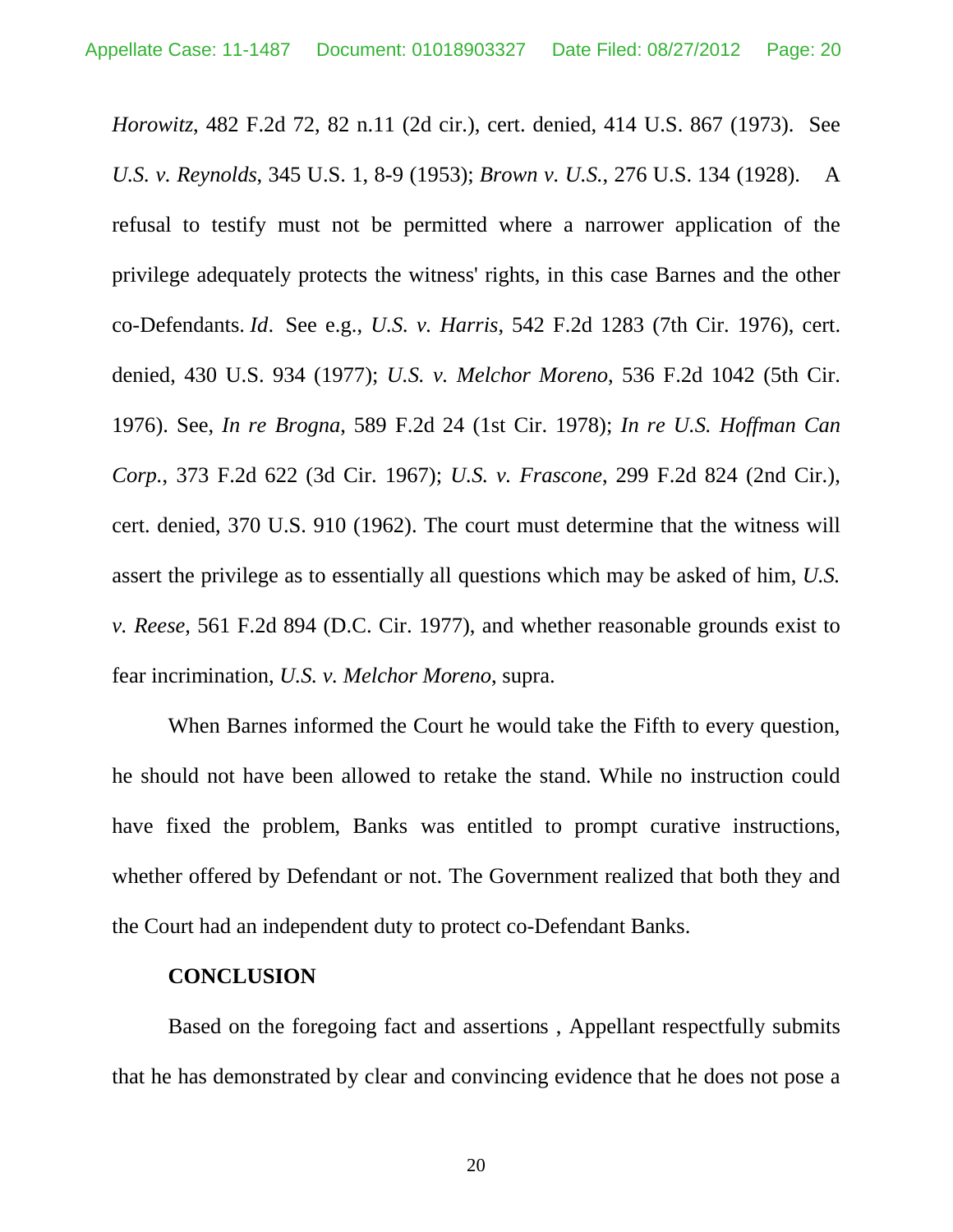risk of flight or a threat to any other person or the community; that this appeal is not taken for the purpose of delay; and that the issues that they will present on appeal raise substantial questions of law or fact and are likely to result in a reversal, new trial, or reduced sentence.

## **APPELLANT'S CUSTODIAL STATUS**

The District Court remanded Appellant to the custody of the U.S. Marshal's Service pending execution of his sentence. Defendant Banks is currently in the custody of the Federal Bureau of Prisons, and is imprisoned in USP Florence Admax Prison Camp.

Respectfully submitted this 27th day of August, 2012.

#### CHARLES H. TORRES, P.C.

s/ Charles H. Torres By: Charles H. Torres, #7986 303 E. 17<sup>th</sup> Ave, Suite 920 Denver, CO 80203 Telephone: (303) 830-8885 Facsimile: (303) 830-8890 Email: Chas303@aol.com Counsel for David Banks

#### **CERTIFICATE OF SERVICE**

I hereby certify that on this 27th day of August, 2012, I electronically filed the foregoing **APPELLANT'S APPLICATION FOR RELEASE PENDING APPEAL** with the Clerk of the Court using the CM/ECF system, which will send notification of such filing to the following e-mail addresses: